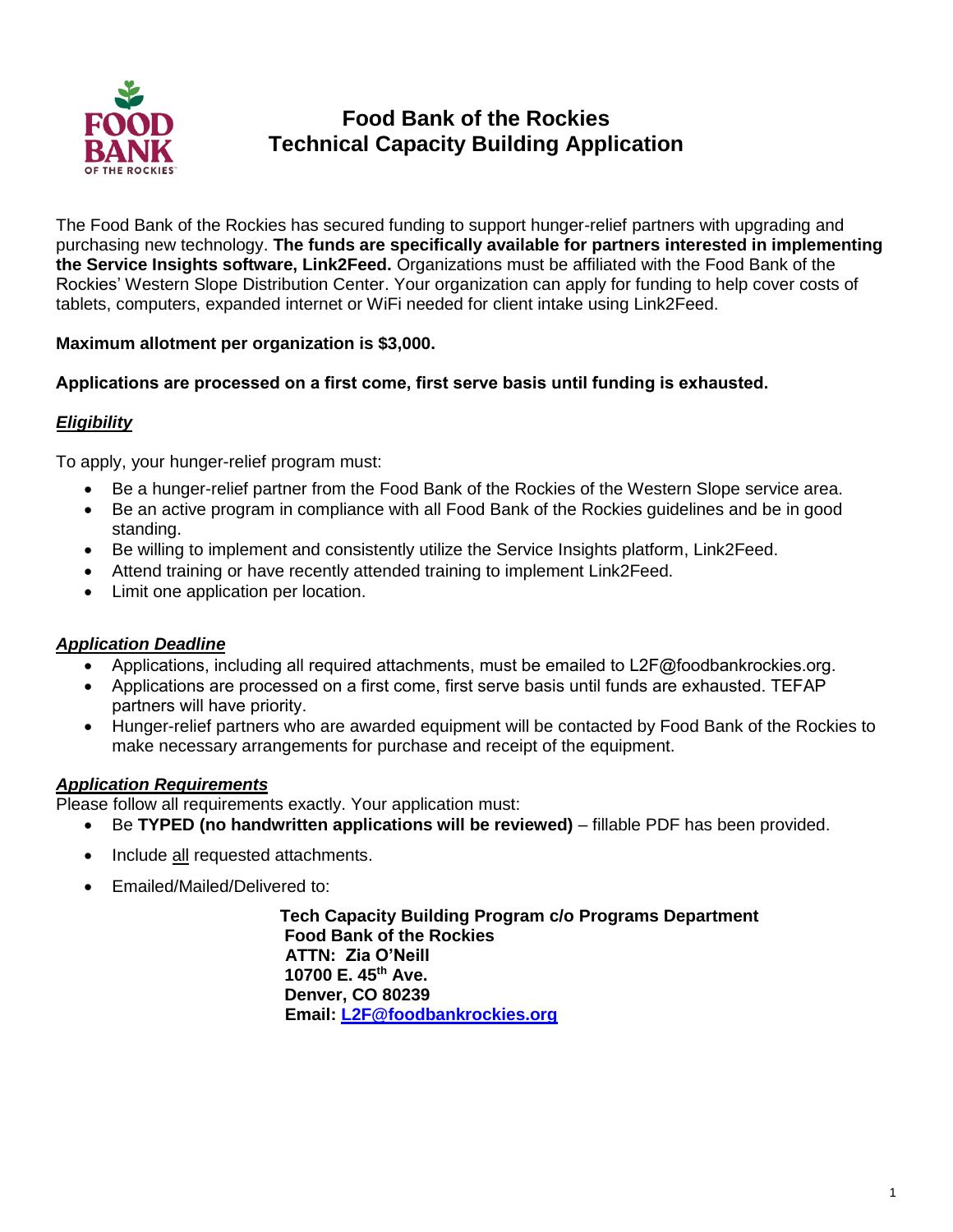## **Food Bank of the Rockies Technical Capacity Building Application**

### *Complete Application Packet must include:*

- Introductory Cover Letter, to include:
	- o Name of your organization
	- o Equipment or other technology you are requesting
	- o One to two paragraphs describing your organization or program
- Application Page
- Specifications for the equipment being requested (i.e. print out of online shopping page)
- If requesting internet connectivity equipment (Wi-Fi router, Hot Spot, etc), please include information about your internet service provider to ensure compatibility.

If you have any questions regarding your application, please contact:

**Zia O'Neill: 720.715.7725 or [L2F@foodbankrockies.org](mailto:L2F@foodbankrockies.org)**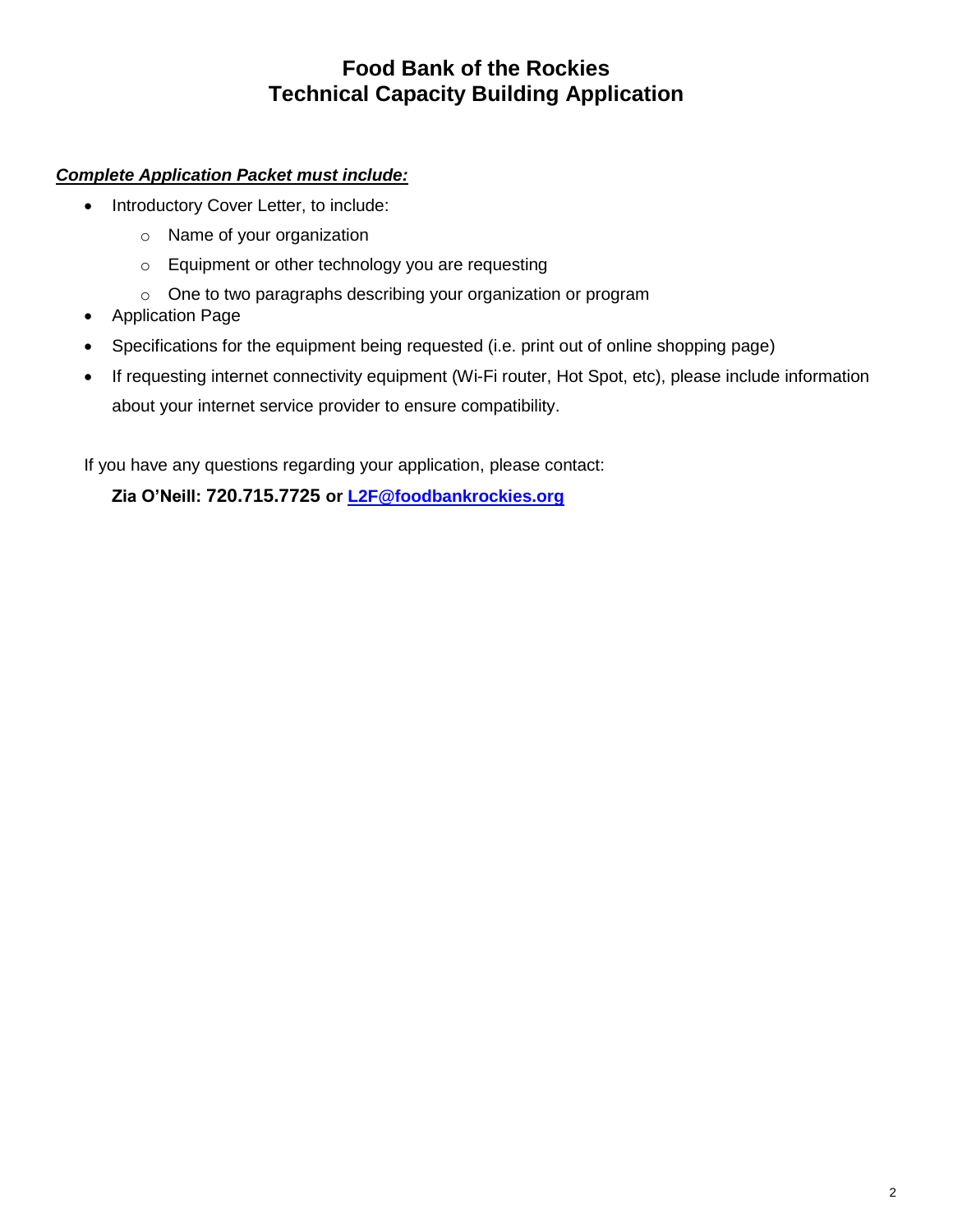## **Food Bank of the Rockies Technical Capacity Building Application 2021**

| <b>Organization Name:</b>                                                                                                                                                 |  |  |  |  |
|---------------------------------------------------------------------------------------------------------------------------------------------------------------------------|--|--|--|--|
| <b>Program Name</b> (if different):                                                                                                                                       |  |  |  |  |
| <b>Address:</b>                                                                                                                                                           |  |  |  |  |
| City, State:                                                                                                                                                              |  |  |  |  |
| <b>Primary Contact Person</b> (Person completing this application):                                                                                                       |  |  |  |  |
| <b>Primary Contact Daytime Phone Number:</b>                                                                                                                              |  |  |  |  |
| <b>Primary Contact Email:</b>                                                                                                                                             |  |  |  |  |
| Days & Times of Food Distribution:                                                                                                                                        |  |  |  |  |
| How many times per week and per month do you distribute food?                                                                                                             |  |  |  |  |
| Which Programs are you participating in (check all that apply)?<br>Evergreen Boxes (CSFP)<br><b>Partner Support</b><br><b>TEFAP</b>                                       |  |  |  |  |
| Kids Cafe - Afterschool or Summer Meals<br>Totes of Hope                                                                                                                  |  |  |  |  |
| Total number of unduplicated* individuals served per month?                                                                                                               |  |  |  |  |
| *Unduplicated = count each person you serve once, regardless of the number of times per month they are served.                                                            |  |  |  |  |
| How long has your organization been a Food Bank of the Rockies partner?                                                                                                   |  |  |  |  |
| What is your current method for tracking clients served at each distribution?                                                                                             |  |  |  |  |
| When is your goal date to implement Link2Feed?                                                                                                                            |  |  |  |  |
| What is your annual budget for technology (include equipment and internet service)?                                                                                       |  |  |  |  |
| What are you requesting? (check all that apply)<br><b>Tablet - quantity</b><br>Laptop - quantity                                                                          |  |  |  |  |
| Internet connectivity (Wi-Fi, Hotspot)<br>Other:                                                                                                                          |  |  |  |  |
| (Include a print out of the specifications & vendor information for the item(s) you are requesting and include a summary on the request<br>detail on the following pages) |  |  |  |  |
| Which internet provider do you currently use?                                                                                                                             |  |  |  |  |
| Is the requested equipment replacing current equipment: Yes<br>No                                                                                                         |  |  |  |  |
|                                                                                                                                                                           |  |  |  |  |
| <b>Date</b><br>Person preparing this application<br>(typed signatures represents actual signatures)                                                                       |  |  |  |  |
|                                                                                                                                                                           |  |  |  |  |
| nata<br>f Diventers or Feed Drearam/Qrasnipation Div                                                                                                                      |  |  |  |  |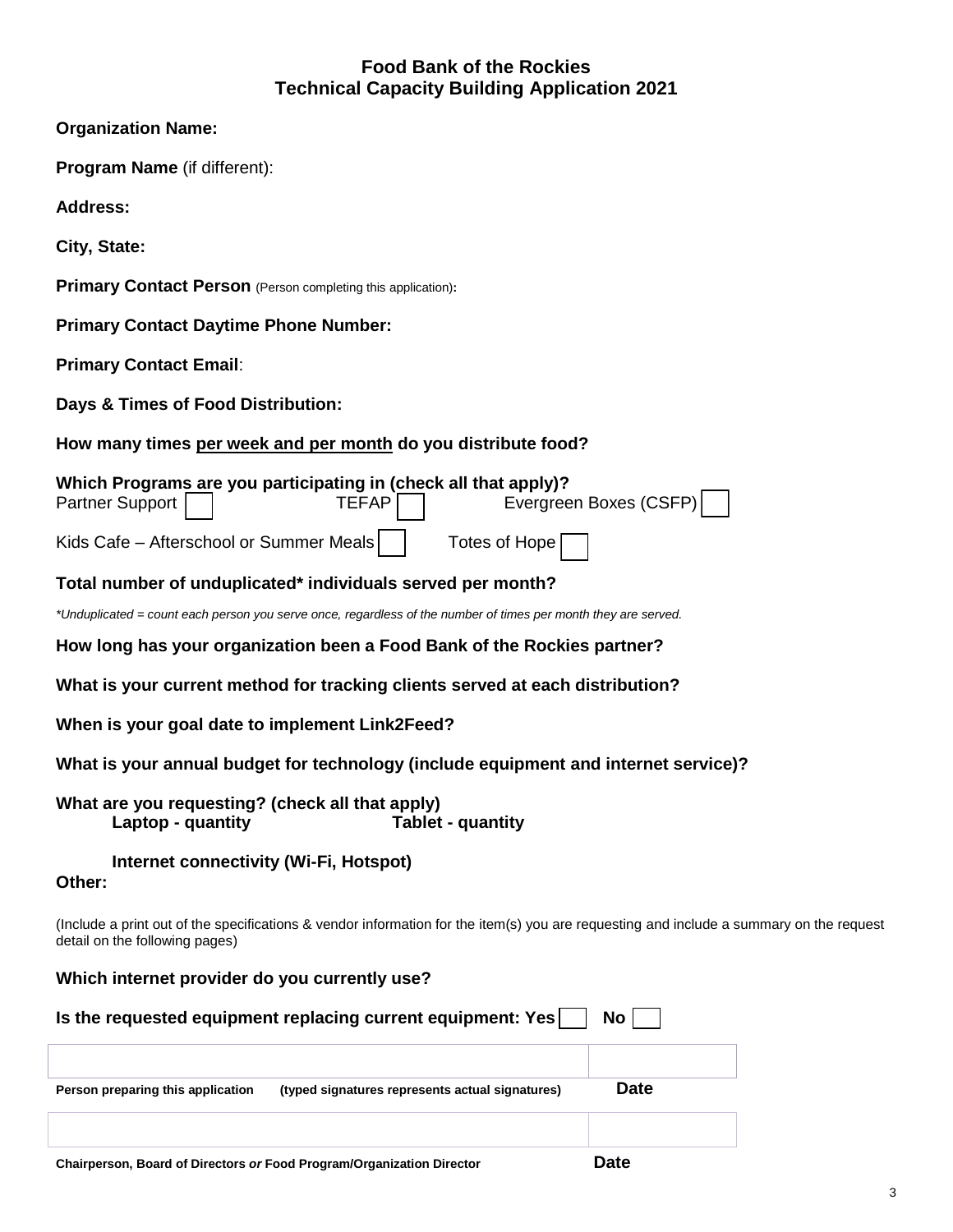### **Outline the estimated costs for items to be included in this request**

| Item                                | Amount (include total<br>amount) |
|-------------------------------------|----------------------------------|
| Equipment                           |                                  |
| Laptops (Quantity _________)        | \$                               |
| Tablets (Quantity _______)          | \$                               |
| Mouse, Keyboard (Quantity ________) | \$                               |
| WiFi Equipment (Quantity ________   | \$                               |
| Hot Spot Device (Quantity ________) | \$                               |
| Other not included above (specify)  | \$                               |
| Other not included above (specify)  | \$                               |
| <b>Total Amount of the Request</b>  | \$                               |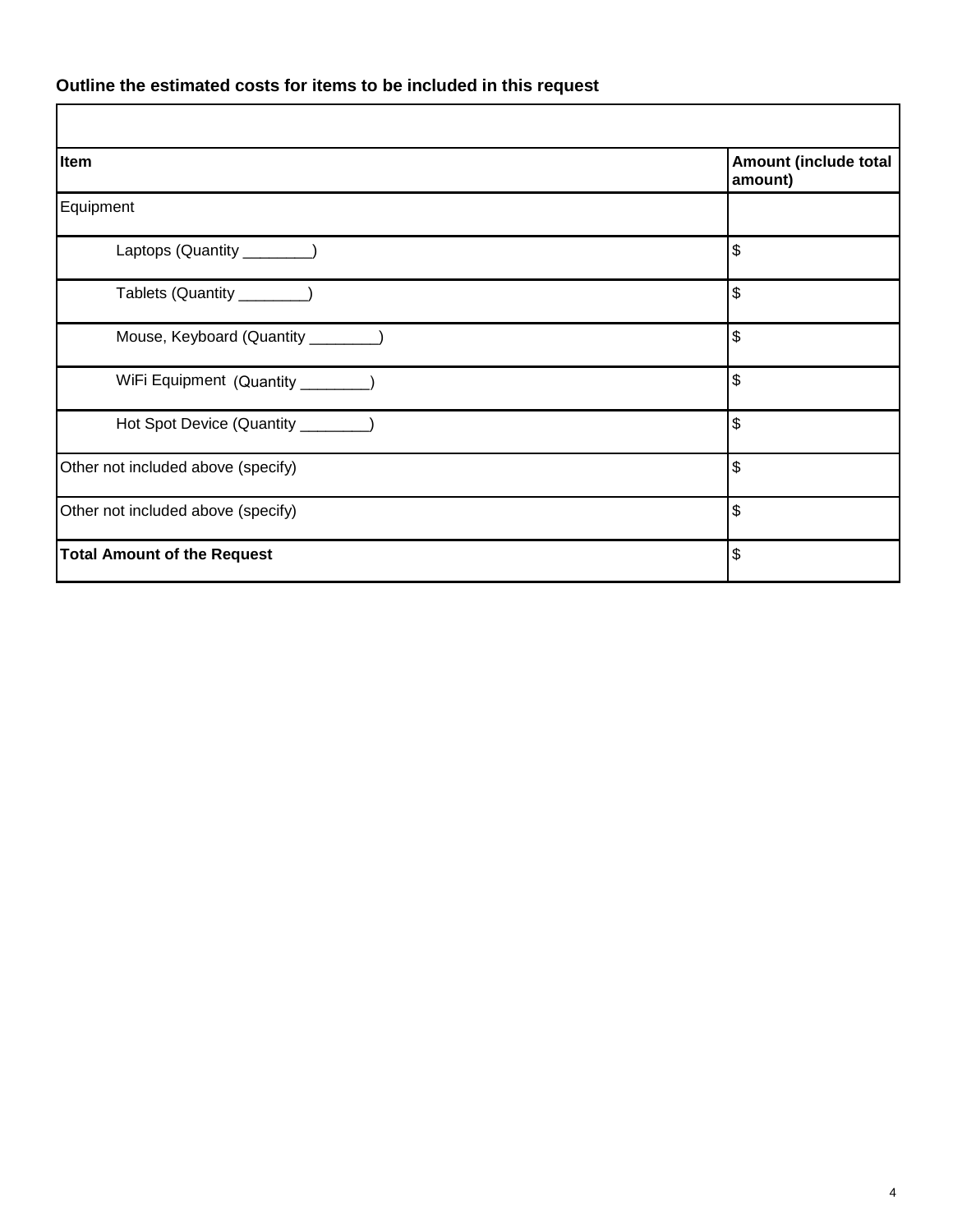## **Technical Capacity Building Equipment**

\*These are suggested/recommended tech capacity building equipment options. They do not represent what will be purchased – this is based on availability at the time of purchase. Your organization may submit request for any equipment of your choosing.

| <b>Computers/Laptops</b> | <b>Description</b>                    | <b>Specifications</b>                                                                                                           |
|--------------------------|---------------------------------------|---------------------------------------------------------------------------------------------------------------------------------|
|                          | Dell Latitude 3520 Laptop<br>\$759.14 | 15.6" screen<br>8 GB DDR4 Ram / 256 GB Opal<br>Encrypted Solid State Drive (SSD).<br>Corei511357<br>WiFi or Ethernet compatible |
|                          | <b>HP 250 G8</b><br>\$607.03          | 15.6" screen<br>Memory: 8GB, 8GBx1, DDR4,<br>2666MHz<br>Core i3 1005G1<br>WiFi or Ethernet compatible                           |
| <b>DOLL</b>              | Dell E2216HV LED Monitor              | 22" screen<br>Full HD (1080p)                                                                                                   |
|                          | Dell OptiPlex 3080<br>\$799.98        | Core i5 10505<br>3.2 GHz<br>8 GB RAM<br>HDD 1 TB                                                                                |